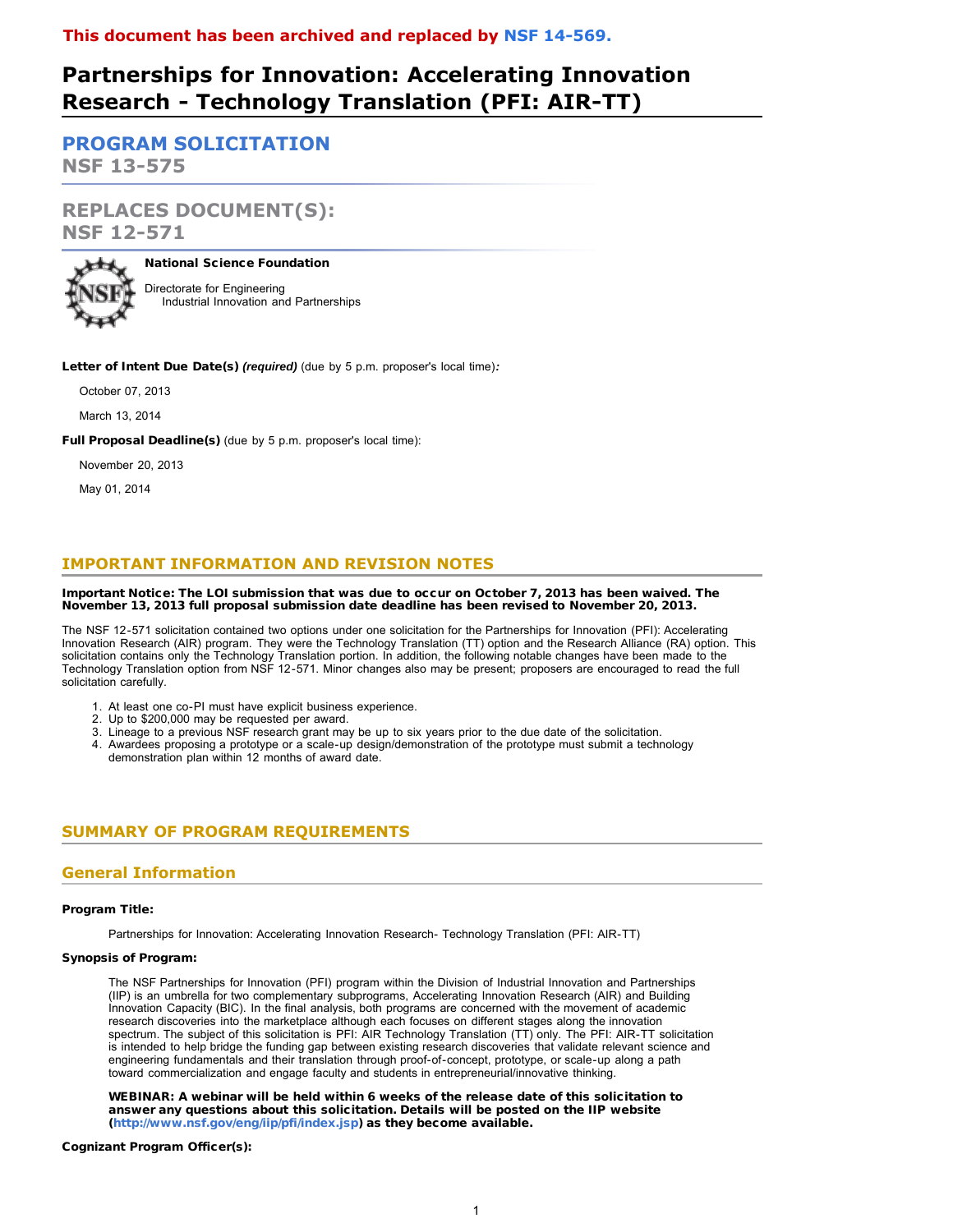*Please note that the following information is current at the time of publishing. See program website for any updates to the points of contact.*

- Barbara H. Kenny, Program Director, telephone: (703) 292-4667, email: [bkenny@nsf.gov](mailto:bkenny@nsf.gov)
- Karlene A. Hoo, Program Director, telephone: (703) 292-4609, email: [khoo@nsf.gov](mailto:khoo@nsf.gov)

### Applicable Catalog of Federal Domestic Assistance (CFDA) Number(s):

47.041 --- Engineering

### **Award Information**

Anticipated Type of Award: Standard Grant or Continuing Grant

#### Estimated Number of Awards: 35 to 40

The budget for the PFI: AIR Technology Translation is up to \$200,000 for 18 months per award; approximately 35 - 40 awards will be made.

#### Anticipated Funding Amount: \$8,000,000

Anticipated Funding Amount is subject to the availability of funds and the quality of proposals received.

# **Eligibility Information**

#### Organization Limit:

Proposals may only be submitted by the following:

Universities and Colleges - Universities and two- and four-year colleges accredited in, and having a campus located in the US, acting on behalf of their faculty members. Such organizations also are referred to as academic institutions. The lead (submitting) organization must be an academic institution.

#### PI Limit:

The proposal must have at least one and no more than four co-PIs.

One co-PI must have explicit business experience (for example, someone from the technology transfer office, the business school or a local/regional development office) and must have an active role that is explicitly described along with the specification of a time commitment on the project.

#### Limit on Number of Proposals per Organization:

#### None Specified

Limit on Number of Proposals per PI or Co-PI: 1

### **Proposal Preparation and Submission Instructions**

#### A. Proposal Preparation Instructions

- Letters of Intent: Submission of Letters of Intent is required. Please see the full text of this solicitation for further information.
- Preliminary Proposal Submission: Not Applicable
- Full Proposals:
	- Full Proposals submitted via FastLane: NSF Proposal and Award Policies and Procedures Guide, Part I: Grant Proposal Guide (GPG) Guidelines apply. The complete text of the GPG is available electronically on the NSF website at: [http://www.nsf.gov/publications/pub\\_summ.jsp?ods\\_key=gpg.](http://www.nsf.gov/publications/pub_summ.jsp?ods_key=gpg)
	- Full Proposals submitted via Grants.gov: NSF Grants.gov Application Guide: A Guide for the Preparation and Submission of NSF Applications via Grants.gov Guidelines apply (Note: The NSF Grants.gov Application Guide is available on the Grants.gov website and on the NSF website at: [http://www.nsf.gov/publications/pub\\_summ.jsp?](http://www.nsf.gov/publications/pub_summ.jsp?ods_key=grantsgovguide) [ods\\_key=grantsgovguide\)](http://www.nsf.gov/publications/pub_summ.jsp?ods_key=grantsgovguide)
- B. Budgetary Information
	- Cost Sharing Requirements: Inclusion of voluntary committed cost sharing is prohibited.
	- Indirect Cost (F&A) Limitations: Not Applicable
	- Other Budgetary Limitations: Other budgetary limitations apply. Please see the full text of this solicitation for further information.

### C. Due Dates

Letter of Intent Due Date(s) *(required)* (due by 5 p.m. proposer's local time)*:*

October 07, 2013

March 13, 2014

• Full Proposal Deadline(s) (due by 5 p.m. proposer's local time):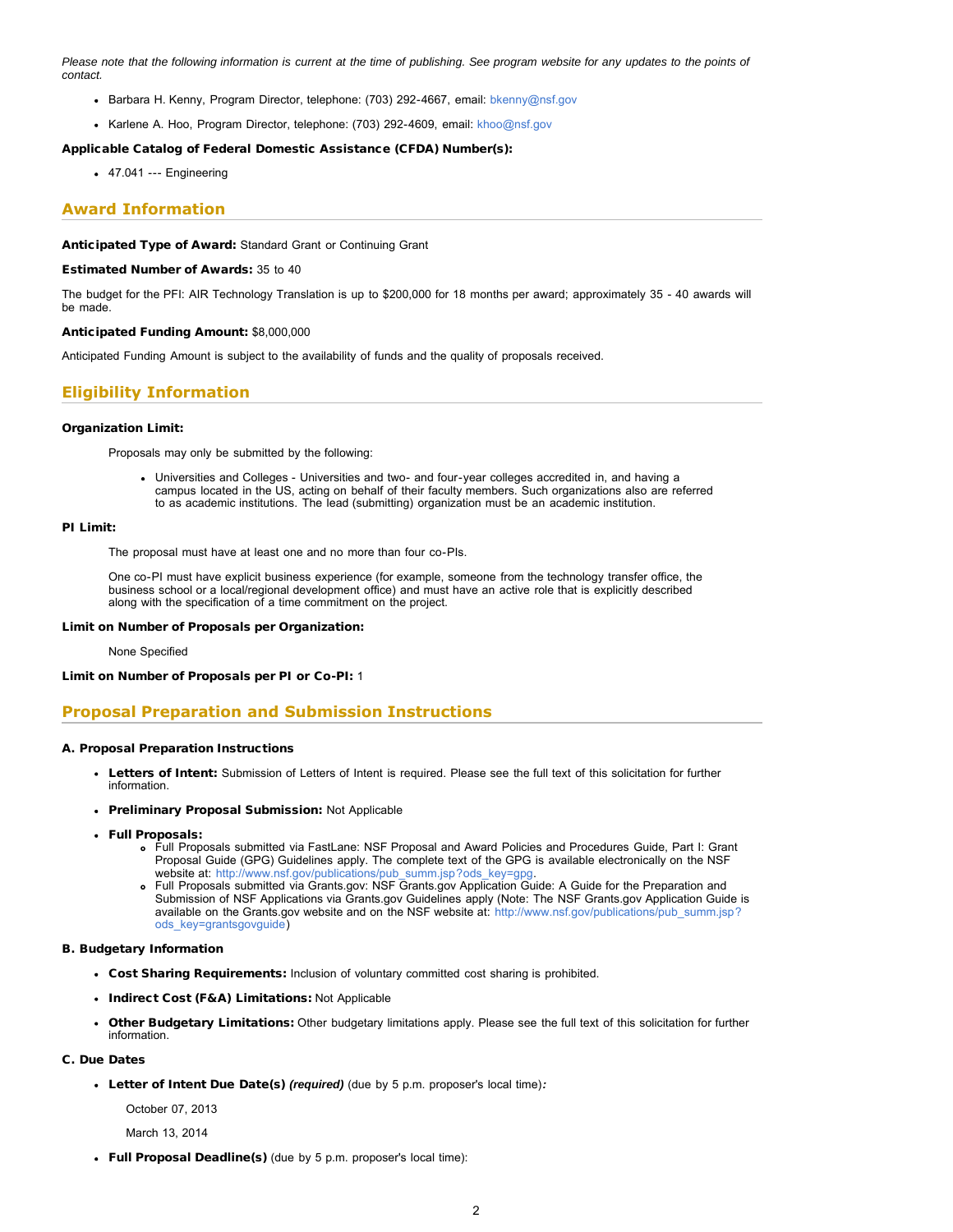May 01, 2014

# **Proposal Review Information Criteria**

Merit Review Criteria: National Science Board approved criteria. Additional merit review considerations apply. Please see the full text of this solicitation for further information.

### **Award Administration Information**

Award Conditions: Additional award conditions apply. Please see the full text of this solicitation for further information.

<span id="page-2-0"></span>Reporting Requirements: Standard NSF reporting requirements apply.

# **TABLE OF CONTENTS**

- [Summary of Program Requirements](#page-0-0)
- I. [Introduction](#page-2-1)
- II. [Program Description](#page-2-2)
- III. [Award Information](#page-3-0)
- IV. [Eligibility Information](#page-3-1)

#### V. [Proposal Preparation and Submission Instructions](#page-3-2)

- A. [Proposal Preparation Instructions](#page-3-2)
- B. [Budgetary Information](#page-6-0)
- C. [Due Dates](#page-6-1)
- D. [FastLane/Grants.gov Requirements](#page-6-2)

### VI. [NSF Proposal Processing and Review Procedures](#page-7-0)

- A. [Merit Review Principles and Criteria](#page-7-1)
- B. [Review and Selection Process](#page-8-0)

### VII. [Award Administration Information](#page-9-0)

- A. [Notification of the Award](#page-9-1)
	- B. [Award Conditions](#page-9-2) C. [Reporting Requirements](#page-9-3)
- 
- VIII. [Agency Contacts](#page-9-4)
- IX. [Other Information](#page-10-0)

# <span id="page-2-1"></span>**I. INTRODUCTION**

The National Science Foundation (NSF) supports both fundamental research and education in science and engineering. NSF's dual role, unique among government agencies, results in new knowledge and tools as well as a capable, innovative workforce. These complementary building blocks of innovation (<http://www.nsf.gov/eng/iip/innovation.pdf>) have led to revolutionary technological advances and whole new industries. Through this initiative, NSF seeks to accelerate the translation of existing research discoveries along a path toward commercialization and market-valued solutions.

There are other federal programs that contribute to the goal of innovation. Internal to NSF there are the following programs: Partnerships for Innovation: Building Innovation Capacity (to be released at a later date), Partnerships for Innovation: Accelerating Innovation Research-Research Alliance (to be released at a later date), Innovation Corps ([I-Corps\)](http://www.nsf.gov/funding/pgm_summ.jsp?pims_id=504672&SBTR=SolicAI), the Small Business Innovation Research/Small Business Technology Transfer Research ([SBIR/STTR\)](http://www.nsf.gov/eng/iip/sbir/index.jsp?SBTR=SolicAS), and Grant Opportunities for Academic Liaison with Industry ([GOALI](http://www.nsf.gov/funding/pgm_summ.jsp?pims_id=504699&SBTR=SolicAG)). For more information on these programs, go to the Division of Industrial Innovation and Partnerships website: <http://www.nsf.gov/div/index.jsp?org=IIP>

### <span id="page-2-2"></span>**II. PROGRAM DESCRIPTION**

The Directorate for Engineering (ENG) of the National Science Foundation (NSF) invites requests for funding under the Partnerships for Innovation (PFI): Accelerating Innovation Research (AIR)- Technology Translation (TT) solicitation. The PFI: AIR-TT solicitation is designed to support innovative ideas in the translation of NSF-funded fundamental science and engineering discoveries into marketvalued solutions. The program outcomes will be more research discoveries translated onto a path toward commercial reality and the engagement of faculty and students in entrepreneurial/innovative thinking.

The PFI: AIR-TT solicitation provides an opportunity for prior and/or current NSF-funded research investigators to complete the necessary research that could be any one of the following activities: proof-of-concept or prototype or scale-up of the prototype that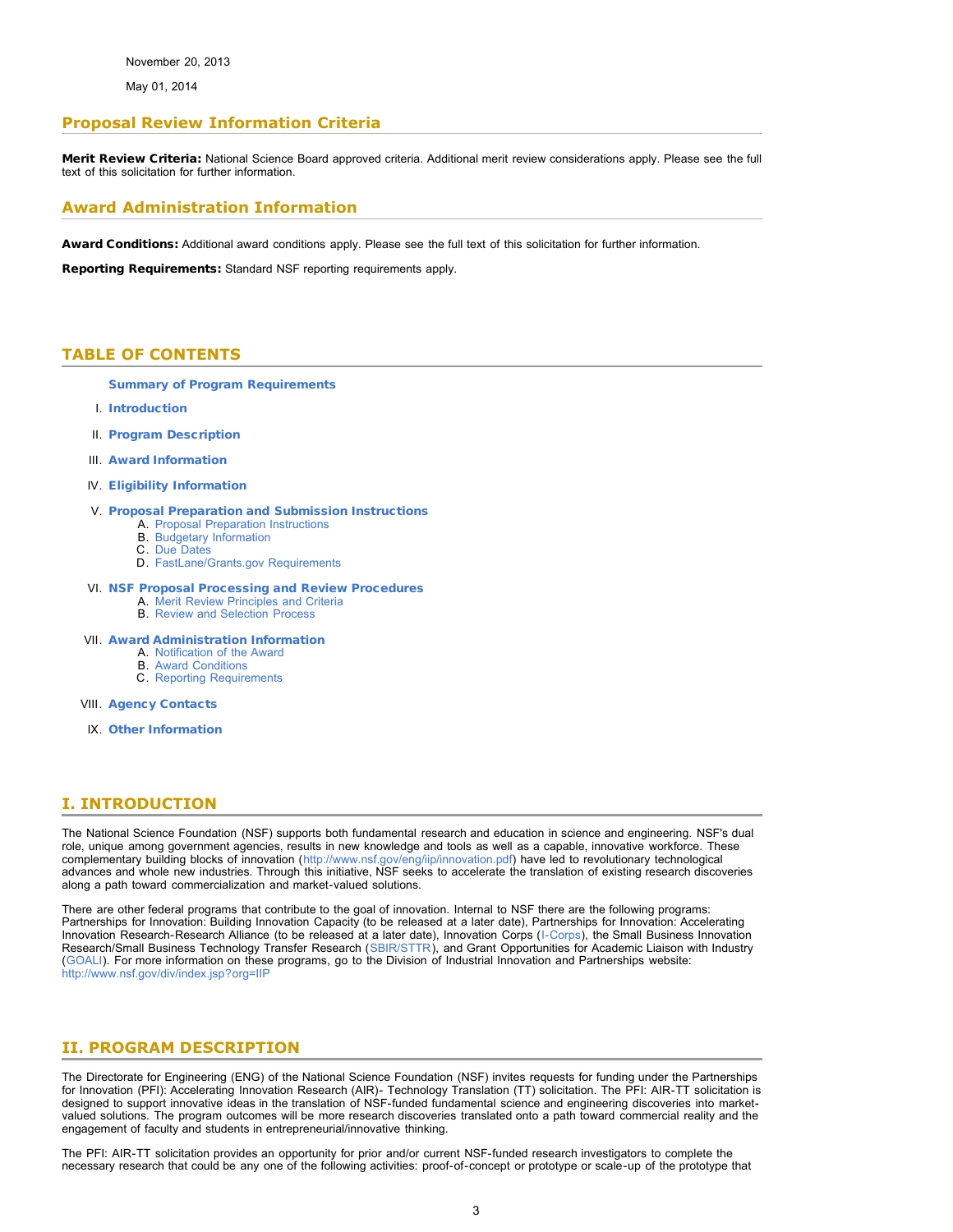addresses real-world constraints and has potential market-value.

- A proof-of-concept is the realization of a certain method or idea to ascertain its scientific or technological parameters. A proof-of-concept should be understood sufficiently so that potential application areas can be identified and a follow-on working prototype designed.
- A prototype is a functional demonstration of the proof-of-concept that addresses a relevant application. The prototype should be understood well enough to identify performance parameters, design criteria, and functional limitations for scalability in a potential application area.

If any one of proof-of-concept or prototype or scale-up of the prototype has been developed previously, and preparation of a viable commercialization plan is all that remains for the research activity, the proposal will not be accepted. That is, proposals requesting funding for only commercialization activities will be returned without review.

Awardees developing a prototype or a scale-up design/demonstration of the prototype must submit, no later than 12 months from the award date, a technology demonstration plan (a strategy to transition and transfer from the prototype or scale-up to a commercial reality) worthy of being presented at an NSF-organized technology showcase where potential industry scouts and other commercialization funding sources may be in attendance. Supplemental funds may be requested to attend the showcase; details will be provided after the award is made.

### <span id="page-3-0"></span>**III. AWARD INFORMATION**

Estimated program budget, number of awards and average award size/duration are subject to the availability of funds.

Full Proposals submitted on November 13, 2013 will have an approximate award start date of April 1, 2014

Full Proposals submitted on May 1, 2014 will have an approximate award start date of September 1, 2014

# <span id="page-3-1"></span>**IV. ELIGIBILITY INFORMATION**

#### Organization Limit:

Proposals may only be submitted by the following:

Universities and Colleges - Universities and two- and four-year colleges accredited in, and having a campus located in the US, acting on behalf of their faculty members. Such organizations also are referred to as academic institutions. The lead (submitting) organization must be an academic institution.

#### PI Limit:

The proposal must have at least one and no more than four co-PIs.

One co-PI must have explicit business experience (for example, someone from the technology transfer office, the business school or a local/regional development office) and must have an active role that is explicitly described along with the specification of a time commitment on the project.

#### Limit on Number of Proposals per Organization:

None Specified

#### Limit on Number of Proposals per PI or Co-PI: 1

### Additional Eligibility Info:

No collaborative proposals (defined as simultaneous proposal submissions for a joint project from different organizations, with each organization requesting a separate award) will be accepted.

The Principal Investigator (PI) or a co-PI must have had an NSF research award that ended no more than 6-years prior to this solicitation's due date, or be a current NSF research award recipient. Regardless, the PI must be a faculty member at a U.S. academic institution at the time of the award.

The proposed proof-of-concept, prototype, or scale-up must be derived from a research discovery project already conducted or initiated by the NSF.

If a business is participating, it is the responsibility of the award recipients to discuss the appropriate intellectual property policies, including patent disclosures and filings. NSF is not responsible for the type of agreement reached between grantees and the business entity. Submit with the proposal a letter stating that a [cooperative research](http://www.nsf.gov/eng/iip/sbir/Forms/Cooperative_Agreement.docx) [agreement](http://www.nsf.gov/eng/iip/sbir/Forms/Cooperative_Agreement.docx) (CRA; see sample) will be provided upon recommendation of an award. If an award is recommended, the submitting institution must follow-up by providing a signed, written CRA that has been negotiated with the business entity before NSF funding will be released.

### <span id="page-3-2"></span>**V. PROPOSAL PREPARATION AND SUBMISSION INSTRUCTIONS**

# **A. Proposal Preparation Instructions**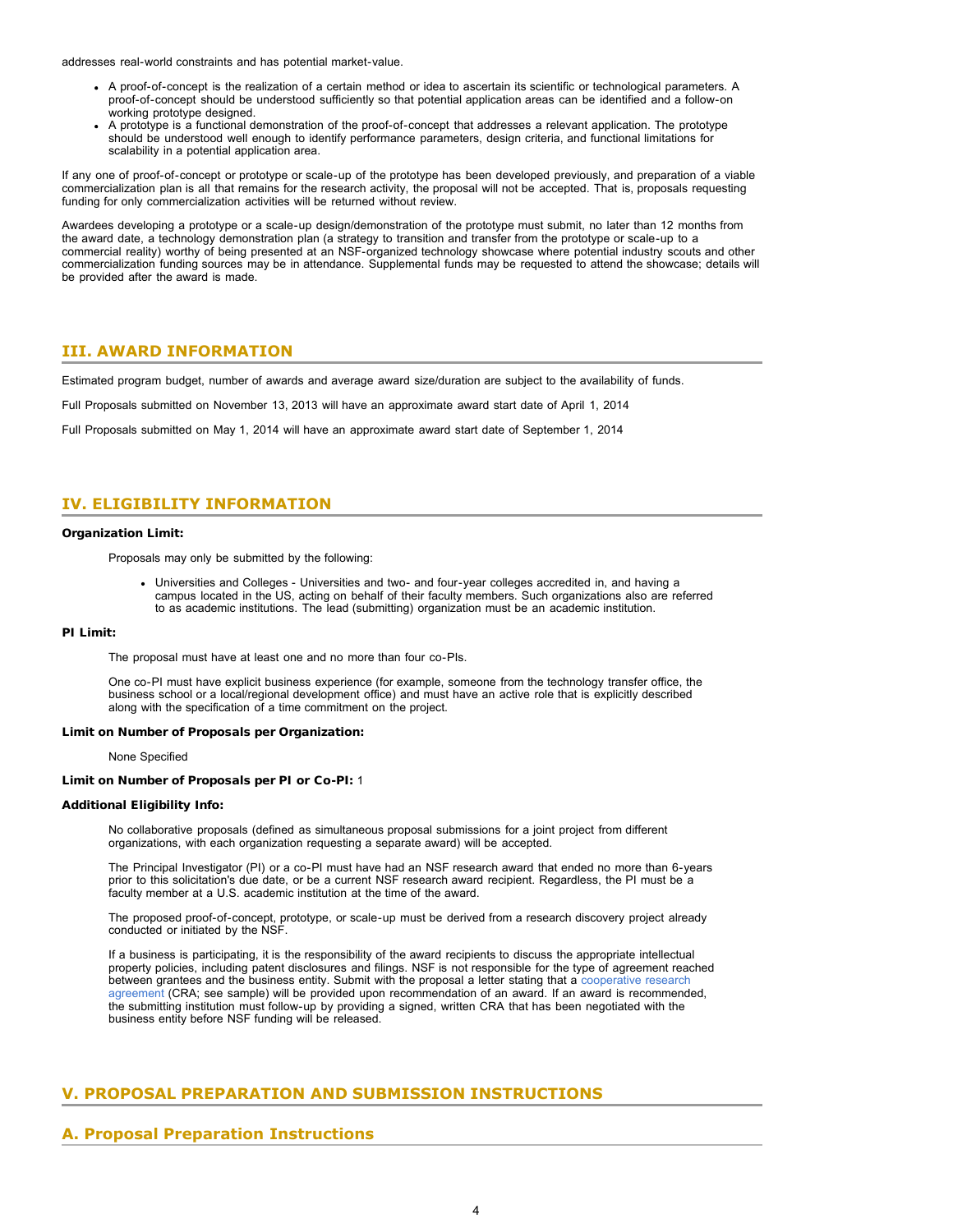#### Letters of Intent*(required):*

Submission of a Letter of Intent (LOI) from the lead institution is mandatory. Letters of intent are to be submitted via FastLane which is available at [http://fastlane.nsf.gov/.](http://fastlane.nsf.gov/) The LOI allows the NSF to examine the proposals with respect to the eligibility requirements, to identify correctible issues, and to categorize proposals in order to prepare for the proposal review process. The LOI will not be used to eliminate or deter full proposal submissions.

Enter the requested core Letter of Intent information as prompted by FastLane. The "synopsis" and the "other comments" data fields each can contain a maximum of 2,500 characters. Note that the LOIs are restricted as to the number of data fields and the number of characters in each of the "additional information" data fields that can be entered in FastLane.

Additionally, complete these data fields for the LOI:

*Scope of Work (255 chars) -* Identify the NSF lineage (connections to prior or existing NSF research award(s)) of the research discovery or technologies and provide a brief description of the scope of work.

*Statement of the Innovation (255 chars) -* Identify and discuss the output (any one of proof-of-concept or prototype or scale-up) that will result from the translation of an existing research discovery and the technology gap to be filled.

*List of Partner(s) (255 chars)* - Provide identification of business partner(s), *if appropriate*. If none, state NONE.

#### Letter of Intent Preparation Instructions:

When submitting a Letter of Intent through FastLane in response to this Program Solicitation please note the conditions outlined below:

- Sponsored Projects Office (SPO) Submission is required when submitting Letters of Intent
- A Minimum of 1 and Maximum of 4 Other Senior Project Personnel are allowed
- A Minimum of 0 and Maximum of 4 Other Participating Organizations are allowed
- Scope of Work is required when submitting Letters of Intent
- Statement of the Innovation is required when submitting Letters of Intent
- Submission of multiple Letters of Intent is not allowed

Full Proposal Preparation Instructions: Proposers may opt to submit proposals in response to this Program Solicitation via Grants.gov or via the NSF FastLane system.

- Full proposals submitted via FastLane: Proposals submitted in response to this program solicitation should be prepared and submitted in accordance with the general guidelines contained in the NSF Grant Proposal Guide (GPG). The complete text of the GPG is available electronically on the NSF website at: [http://www.nsf.gov/publications/pub\\_summ.jsp?ods\\_key=gpg.](http://www.nsf.gov/publications/pub_summ.jsp?ods_key=gpg) Paper copies of the GPG may be obtained from the NSF Publications Clearinghouse, telephone (703) 292-7827 or by email from [nsfpubs@nsf.gov.](mailto:nsfpubs@nsf.gov) Proposers are reminded to identify this program solicitation number in the program solicitation block on the NSF Cover Sheet For Proposal to the National Science Foundation. Compliance with this requirement is critical to determining the relevant proposal processing guidelines. Failure to submit this information may delay processing.
- Full proposals submitted via Grants.gov: Proposals submitted in response to this program solicitation via Grants.gov should be prepared and submitted in accordance with the NSF Grants.gov Application Guide: A Guide for the Preparation and Submission of NSF Applications via Grants.gov. The complete text of the NSF Grants.gov Application Guide is available on the Grants.gov website and on the NSF website at: ([http://www.nsf.gov/publications/pub\\_summ.jsp?](http://www.nsf.gov/publications/pub_summ.jsp?ods_key=grantsgovguide) [ods\\_key=grantsgovguide\)](http://www.nsf.gov/publications/pub_summ.jsp?ods_key=grantsgovguide). To obtain copies of the Application Guide and Application Forms Package, click on the Apply tab on the Grants.gov site, then click on the Apply Step 1: Download a Grant Application Package and Application Instructions link and enter the funding opportunity number, (the program solicitation number without the NSF prefix) and press the Download Package button. Paper copies of the Grants.gov Application Guide also may be obtained from the NSF Publications Clearinghouse, telephone (703) 292-7827 or by e-mail from [nsfpubs@nsf.gov.](mailto:nsfpubs@nsf.gov)

Important Proposal Preparation Information: FastLane will check for required sections of the proposal, in accordance with *Grant Proposal Guide* (GPG) instructions described in Chapter II.C.2. The GPG requires submission of: Project Summary; Project Description; References Cited; Biographical Sketch(es); Budget; Budget Justification; Current and Pending Support; Facilities, Equipment & Other Resources; Data Management Plan; and Postdoctoral Mentoring Plan, if applicable. If a required section is missing, FastLane will not accept the proposal.

Please note that the proposal preparation instructions provided in this program solicitation may deviate from the GPG instructions. If the solicitation instructions do not require a GPG-required section to be included in the proposal, insert text or upload a document in that section of the proposal that states, "Not Applicable for this Program Solicitation." Doing so will enable FastLane to accept your proposal.

#### Guide to Submission of a Proposal:

*Note: the submission criteria outlined below are in addition to requirements contained within the NSF Grant Proposal Guide (GPG) or NSF Grants.gov Application Guide.*

A well-constructed PFI: AIR-TT proposal should convey how the project will accomplish the following goals:

- Technical proof-of-concept: demonstration and results; or prototype: development, demonstration and evaluation; or scaleup: development, demonstration and evaluation; and a strategy that lays out a path toward commercialization that continues beyond the duration of this award.
- Marketing enhanced understanding of the identified market space, the market need, the competitive technologies; and the potential impact of the proposed competitive innovation/substitution technology
- Legal anticipated intellectual property protection; current status of patent disclosures, filings, licensing opportunities; environmental health, safety, and other liabilities; and regulatory issues.

The proposal consists of the following parts:

#### *A. Cover Sheet*

The cover sheet is automatically generated by FastLane or Grants.gov based on information entered into the "Cover Sheet" module.

#### *B. Project Summary (one-page limit)*

The Project Summary should be written in the third person and shall begin as follows: "This Accelerating Innovation Technology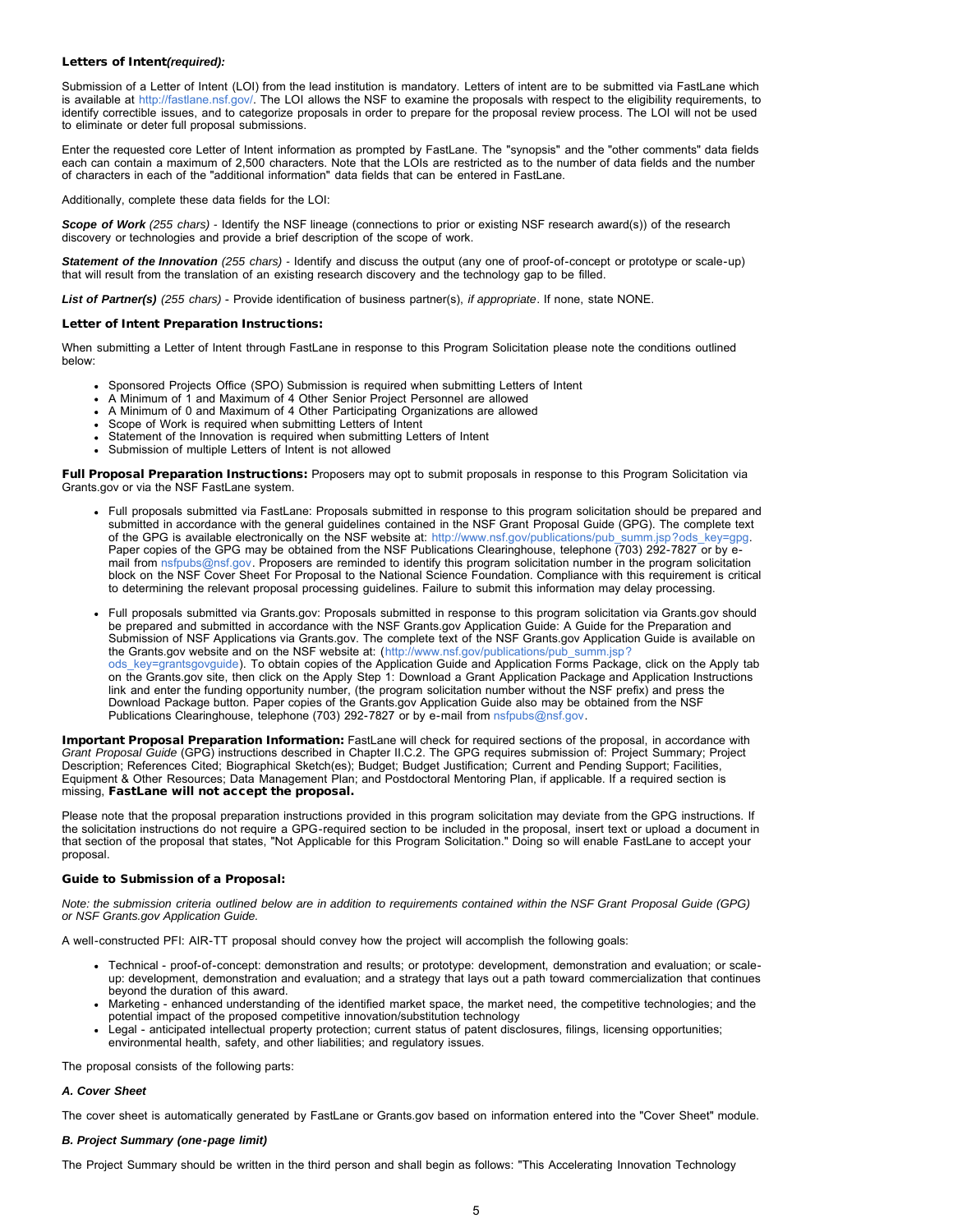Translation project ..."

The summary MUST clearly address the following items:

*Box 1: Overview, Key Words:* A summary paragraph. The key words/phrases should identify the areas of technical expertise in science and engineering, which are to be invoked in reviewing the proposal; and the areas of application that are the initial target markets of the technologies.

*Box 2: Intellectual Merit:* A summary paragraph addressing the intellectual merits of the proposed activity. No proprietary information should be included in the summary.

*Box 3: Broader Impact:* A summary paragraph. Include information on how the innovation will enhance scientific and technological understanding. Describe the potential societal, economic, and commercial impacts of the project.

The aggregate of the three text boxes cannot exceed 4,600 characters.

*C. Table of Contents* The table of contents is automatically generated by FastLane or Grants.gov.

### *D. Project Description (cannot exceed 15 pages)*

The project description must include the following:

- A detailed description of the existing research discovery to be translated: any one of proof-of-concept or prototype or scaleup of the prototype. The technology gap(s) that need to be filled and the research methods to be used should be clearly identified and discussed.
- Explicit identification of the NSF lineage (include the NSF award number of the underlying awards(s)). Provide an overview of how the proposed proof-of-concept, prototype or scale-up is derived from the prior or existing NSF research award(s).
- A preliminary market research study to support the market potential of the existing research discovery. This section should include a detailed discussion of the market need addressed, the existing competitive technologies to meet the need and their shortcomings, and how the proof-of-concept, prototype or scale-up will provide a path to either a competitive solution or a competitive substitute.
- A preliminary patent search and accompanying discussion to support the feasibility of obtaining needed licenses and/or sufficient protection for the intellectual property developed. This section should include a discussion of any relevant background intellectual property held by the proposing institution, its availability for licensing, and an assessment of how another party might patent or practice around both background and anticipated intellectual property assets.
- A strategy or plan that lays out a path toward commercialization and continues beyond the duration of this award. A plan for involvement of undergraduate, graduate students and/or post-docs, incorporating an explanation of how the proposed effort will enhance the knowledge of innovation beyond the usual research experience.
- A description of the role of the small business partner (if there is a subaward to a small business).

Patentable ideas, trade secrets, privileged or confidential commercial or financial information, disclosure of which may harm the proposer, should be included in proposals only when such information is necessary to convey an understanding of the proposed project. Such information must be clearly marked in the proposal and be appropriately labeled with a legend such as, "The following is (proprietary or confidential) information that (name of proposing organization) requests not be released to persons outside the Government, except for purposes of review and evaluation." The box for "Proprietary or Privileged Information" must be checked on the Cover Sheet when the proposal contains such information.

#### *Please note that per guidance in the GPG, the Project Description must contain, as a separate section within the narrative, a discussion of the broader impacts of the proposed activities. You can decide where to include this section within the Project Description.*

#### *E. References Cited*

Provide a comprehensive listing of relevant reference sources, including patent citations. If there are no references cited in the proposal, include a statement to that effect in this module.

### *F. Biographical Sketches*

Include short bios (two pages maximum) of the PI and co-PIs, highlighting their technical expertise and track records in successful technology and/or business development. Biographical sketches for non-academic participants need not follow the academic bio sketch format, but rather one appropriate to their respective backgrounds. Regardless, all participants listed as either "co-PIs or "Non co-PI/Senior Personnel" must submit a bio sketch of no more than two pages.

#### *G. Budgets and Sub-budgets*

The NSF Summary Proposal Budget is generated in FastLane or Grants.gov. Prepare a budget for each year. The system will automatically generate a cumulative budget for the entire project. A budget justification is required for each item in the budget; it should explicitly state how and where the requested funds will be spent. Note that costs of initial patent searches and marketing studies also are allowable costs.

It is allowable to expend up to 50 percent of the total budget as a subaward to a small business, as defined by the Small Business Innovation Research (SBIR) program. Bear in mind that the NSF does not intend to fund industrial research and development; the proposed subaward should augment the research capabilities of the submitting academic institution. If there is any university/business collaboration in which funds are used to support activity of the business, this should be explained and justified clearly in the budget justification.

Funding requests will be evaluated relative to the scope and balance of the research planned.

If any one of proof-of-concept or a prototype or a scale-up of the prototype have been developed previously and a market study or preparation of a viable commercialization plan is all that remains for the research activity, the proposal will not be accepted. That is, proposals requesting funding for only commercialization activities will be returned without review.

#### *H. Current and Pending Support*

The proposal should provide information regarding all research to which the PI and other senior personnel either have committed time or have planned to commit time. If none, state NONE.

For all ongoing or proposed projects, the following information should be provided for the Principal Investigator and senior personnel:

• Name of sponsoring organization and award number;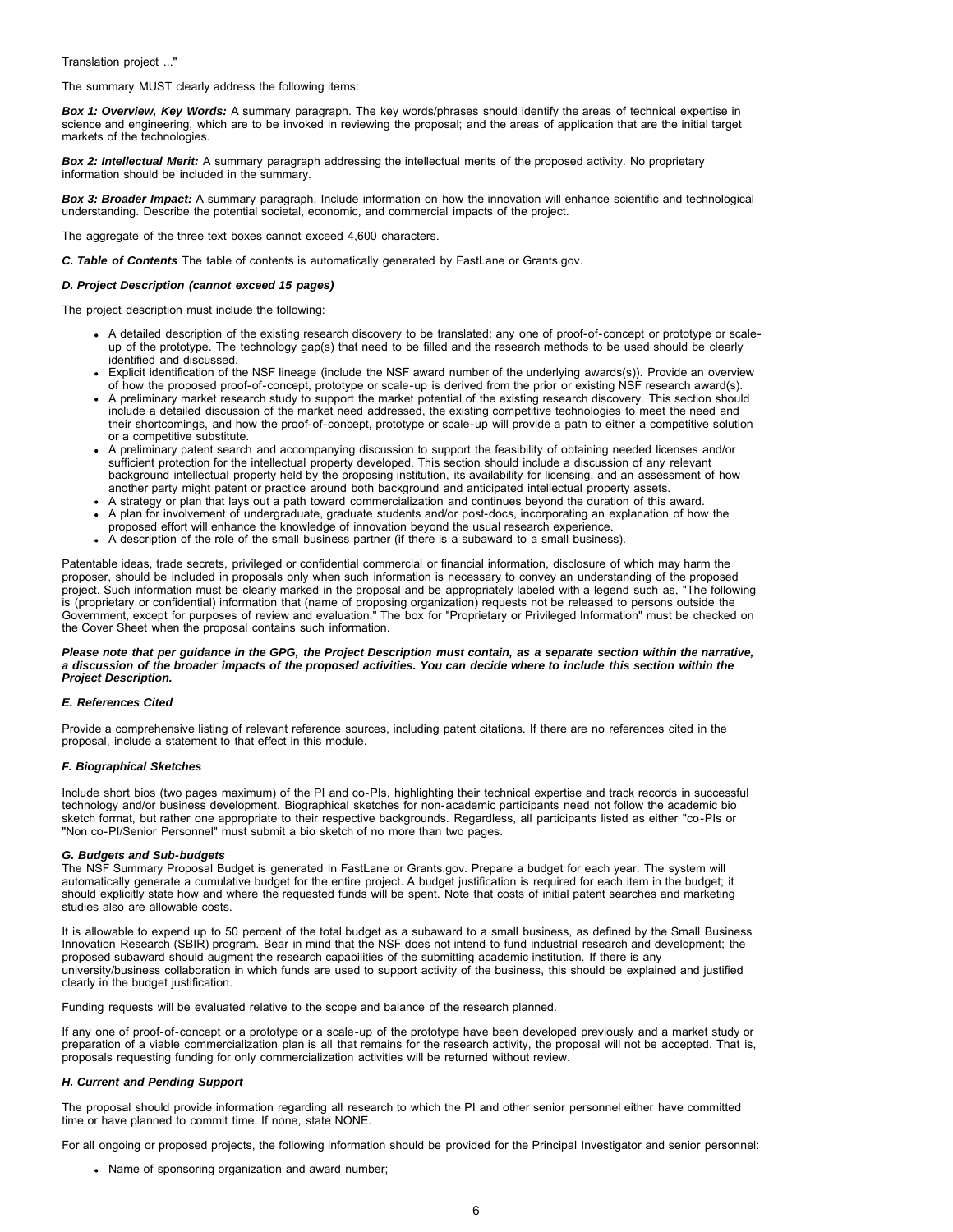- <span id="page-6-1"></span>Title and performance period of the award/proposal; and
- Person-months/calendar months (per year) devoted to the project by the PI and each of the senior personnel.

#### \*Current and Pending Support must be uploaded into the system. The proposal being submitted under this solicitation is considered "pending" and therefore MUST appear in the Current and Pending Support module.

#### *I. Facilities, Equipment, and Other Resources*

Discuss requirements for and the availability of facilities, equipment, and other resources required for the proposed project.

#### J*. Supplementary Documents*

*Proposals missing any of these documents will be returned without review.*

- *Milestone chart*. A milestone chart with specific tasks and deliverables.
- *Letters of Commitment. If applicable,* letters of commitment from a business partner(s) must be provided at the time of submission of the proposal. Such letters must explicitly state the commitment type, appear on the organization's letterhead and be signed by the appropriate organizational representative.
- *Letters of Support (limit of three letters). If applicable*, letters of support act as an indication of market validation for the proposed innovation. Meaningful content may demonstrate that dialog has been initiated with relevant stakeholders (potential customers, strategic partners or investors) for the proposed innovation and that the potential for a business opportunity may exist should the technology prove feasible. The letter must contain affiliation and contact information for the signatory stakeholder.
- Letter of Cooperative Research Agreement. If applicable, a letter stating that a CRA(s) ([cooperative research agreement;](http://www.nsf.gov/eng/iip/sbir/Forms/Cooperative_Agreement.docx) see sample) will be provided upon recommendation of the award must be submitted with the proposal. If an award is recommended, the submitting institution must follow-up by providing a signed, written CRA(s) before NSF funding will be released.
- *Data Management Plan*. A Data Management Plan is required for all proposals submitted to NSF. Consult the data management requirements at this link: [http://www.nsf.gov/pubs/policydocs/pappguide/nsf13001/gpg\\_2.jsp#dmp.](http://www.nsf.gov/pubs/policydocs/pappguide/nsf13001/gpg_2.jsp#dmp)
- *Postdoctoral Research Mentoring Plan*. *If applicable,* a postdoctoral mentoring plan.
- *Other Supplementary Docs. If applicable,* letters regarding Use of Human subjects, e.g., Institutional Review Board or IACUC approval of animal use.

#### *K. Single Copy Documents*

Proposers are encouraged to supply an annotated list of suggested reviewers complete with contact information.

# <span id="page-6-0"></span>**B. Budgetary Information**

Cost Sharing: Inclusion of voluntary committed cost sharing is prohibited

#### Other Budgetary Limitations:

NSF will not provide salary support for personnel employed by Federal Agencies or Federally Funded Research and Development Centers.

Proposers may request up to \$200,000 from NSF for award durations of 18 months.

### **C. Due Dates**

Letter of Intent Due Date(s) *(required)* (due by 5 p.m. proposer's local time)*:*

October 07, 2013

March 13, 2014

Full Proposal Deadline(s) (due by 5 p.m. proposer's local time):

November 20, 2013

May 01, 2014

### <span id="page-6-2"></span>**D. FastLane/Grants.gov Requirements**

#### For Proposals Submitted Via FastLane:

Detailed technical instructions regarding the technical aspects of preparation and submission via FastLane are available at: [https://www.fastlane.nsf.gov/a1/newstan.htm.](https://www.fastlane.nsf.gov/a1/newstan.htm) For FastLane user support, call the FastLane Help Desk at 1-800-673-6188 or e-mail [fastlane@nsf.gov.](mailto:fastlane@nsf.gov) The FastLane Help Desk answers general technical questions related to the use of the FastLane system. Specific questions related to this program solicitation should be referred to the NSF program staff contact(s) listed in Section VIII of this funding opportunity.

*Submission of Electronically Signed Cover Sheets.* The Authorized Organizational Representative (AOR) must electronically sign the proposal Cover Sheet to submit the required proposal certifications (see Chapter II, Section C of the Grant Proposal Guide for a listing of the certifications). The AOR must provide the required electronic certifications within five working days following the electronic submission of the proposal. Further instructions regarding this process are available on the FastLane Website at: [https://www.fastlane.nsf.gov/fastlane.jsp.](https://www.fastlane.nsf.gov/fastlane.jsp)

#### For Proposals Submitted Via Grants.gov:

Before using Grants.gov for the first time, each organization must register to create an institutional profile. Once registered, the applicant's organization can then apply for any federal grant on the Grants.gov website. Comprehensive information about using Grants.gov is available on the Grants.gov Applicant Resources webpage: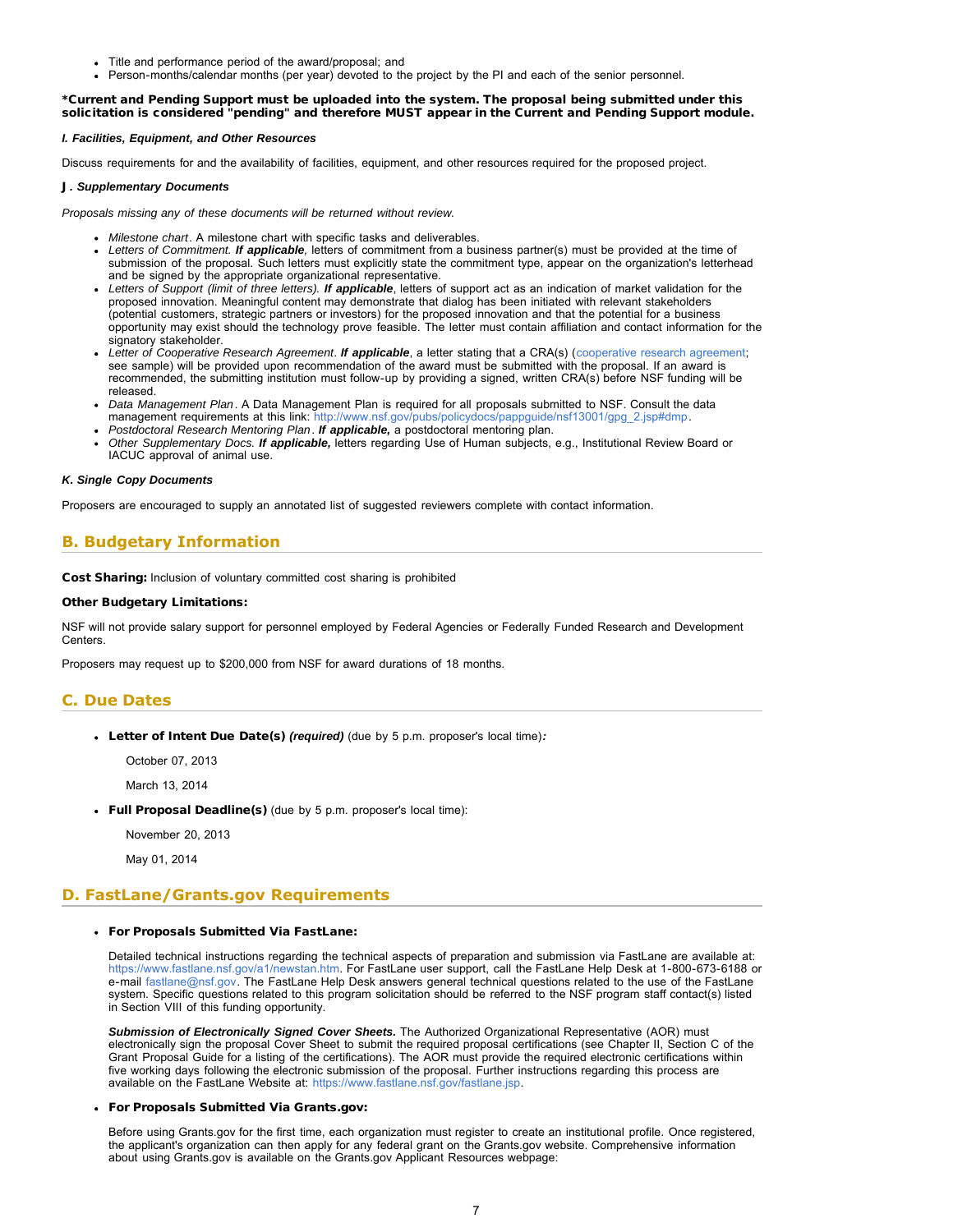[http://www07.grants.gov/applicants/app\\_help\\_reso.jsp.](http://www07.grants.gov/applicants/app_help_reso.jsp) In addition, the NSF Grants.gov Application Guide provides additional technical guidance regarding preparation of proposals via Grants.gov. For Grants.gov user support, contact the Grants.gov Contact Center at 1-800-518-4726 or by email: [support@grants.gov](mailto:support@grants.gov). The Grants.gov Contact Center answers general technical questions related to the use of Grants.gov. Specific questions related to this program solicitation should be referred to the NSF program staff contact(s) listed in Section VIII of this solicitation.

*Submitting the Proposal:* Once all documents have been completed, the Authorized Organizational Representative (AOR) must submit the application to Grants.gov and verify the desired funding opportunity and agency to which the application is submitted. The AOR must then sign and submit the application to Grants.gov. The completed application will be transferred to the NSF FastLane system for further processing.

### <span id="page-7-0"></span>**VI. NSF PROPOSAL PROCESSING AND REVIEW PROCEDURES**

Proposals received by NSF are assigned to the appropriate NSF program for acknowledgement and, if they meet NSF requirements, for review. All proposals are carefully reviewed by a scientist, engineer, or educator serving as an NSF Program Officer, and usually by three to ten other persons outside NSF either as *ad hoc* reviewers, panelists, or both, who are experts in the particular fields represented by the proposal. These reviewers are selected by Program Officers charged with oversight of the review process. Proposers are invited to suggest names of persons they believe are especially well qualified to review the proposal and/or persons they would prefer not review the proposal. These suggestions may serve as one source in the reviewer selection process at the Program Officer's discretion. Submission of such names, however, is optional. Care is taken to ensure that reviewers have no conflicts of interest with the proposal. In addition, Program Officers may obtain comments from site visits before recommending final action on proposals. Senior NSF staff further review recommendations for awards. A flowchart that depicts the entire NSF proposal and award process (and associated timeline) is included in the GPG as [Exhibit III-1](http://www.nsf.gov/pubs/policydocs/pappguide/nsf13001/gpg_3ex1.pdf).

A comprehensive description of the Foundation's merit review process is available on the NSF website at: [http://nsf.gov/bfa/dias/policy/merit\\_review/.](http://nsf.gov/bfa/dias/policy/merit_review/)

Proposers should also be aware of core strategies that are essential to the fulfillment of NSF's mission, as articulated in *[Empowering the Nation Through Discovery and Innovation: NSF Strategic Plan for Fiscal Years \(FY\) 2011-2016](http://www.nsf.gov/news/strategicplan/nsfstrategicplan_2011_2016.pdf)*. These strategies are integrated in the program planning and implementation process, of which proposal review is one part. NSF's mission is particularly well-implemented through the integration of research and education and broadening participation in NSF programs, projects, and activities.

One of the core strategies in support of NSF's mission is to foster integration of research and education through the programs, projects and activities it supports at academic and research institutions. These institutions provide abundant opportunities where individuals may concurrently assume responsibilities as researchers, educators, and students, and where all can engage in joint efforts that infuse education with the excitement of discovery and enrich research through the variety of learning perspectives.

Another core strategy in support of NSF's mission is broadening opportunities and expanding participation of groups, institutions, and geographic regions that are underrepresented in STEM disciplines, which is essential to the health and vitality of science and engineering. NSF is committed to this principle of diversity and deems it central to the programs, projects, and activities it considers and supports.

# <span id="page-7-1"></span>**A. Merit Review Principles and Criteria**

The National Science Foundation strives to invest in a robust and diverse portfolio of projects that creates new knowledge and enables breakthroughs in understanding across all areas of science and engineering research and education. To identify which projects to support, NSF relies on a merit review process that incorporates consideration of both the technical aspects of a proposed project and its potential to contribute more broadly to advancing NSF's mission "to promote the progress of science; to advance the national health, prosperity, and welfare; to secure the national defense; and for other purposes." NSF makes every effort to conduct a fair, competitive, transparent merit review process for the selection of projects.

#### 1. Merit Review Principles

These principles are to be given due diligence by PIs and organizations when preparing proposals and managing projects, by reviewers when reading and evaluating proposals, and by NSF program staff when determining whether or not to recommend proposals for funding and while overseeing awards. Given that NSF is the primary federal agency charged with nurturing and supporting excellence in basic research and education, the following three principles apply:

- All NSF projects should be of the highest quality and have the potential to advance, if not transform, the frontiers of knowledge.
- NSF projects, in the aggregate, should contribute more broadly to achieving societal goals. These "Broader Impacts" may be accomplished through the research itself, through activities that are directly related to specific research projects, or through activities that are supported by, but are complementary to, the project. The project activities may be based on previously established and/or innovative methods and approaches, but in either case must be well justified.
- Meaningful assessment and evaluation of NSF funded projects should be based on appropriate metrics, keeping in mind the likely correlation between the effect of broader impacts and the resources provided to implement projects. If the size of the activity is limited, evaluation of that activity in isolation is not likely to be meaningful. Thus, assessing the effectiveness of these activities may best be done at a higher, more aggregated, level than the individual project.

With respect to the third principle, even if assessment of Broader Impacts outcomes for particular projects is done at an aggregated level, PIs are expected to be accountable for carrying out the activities described in the funded project. Thus, individual projects should include clearly stated goals, specific descriptions of the activities that the PI intends to do, and a plan in place to document the outputs of those activities.

These three merit review principles provide the basis for the merit review criteria, as well as a context within which the users of the criteria can better understand their intent.

2. Merit Review Criteria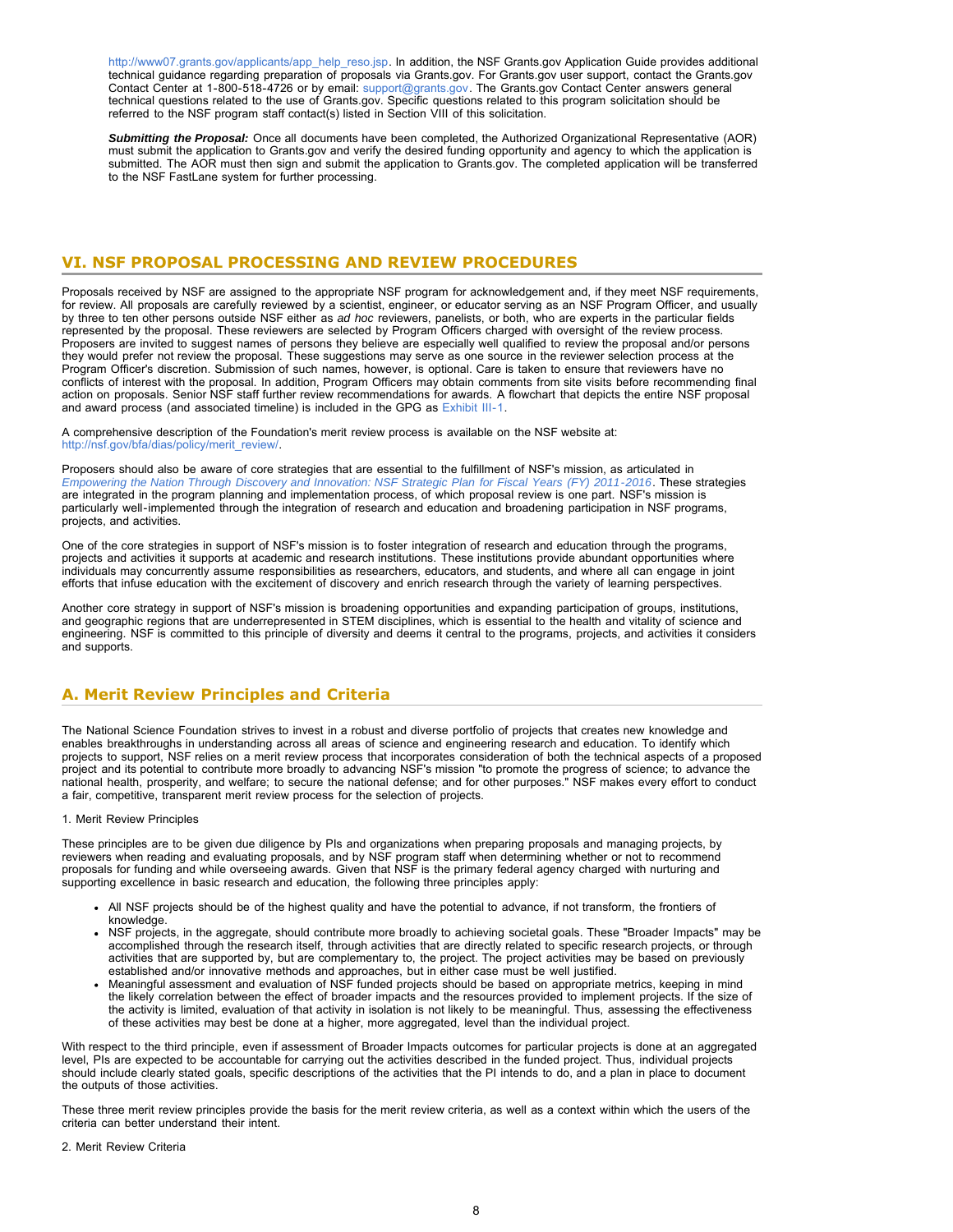All NSF proposals are evaluated through use of the two National Science Board approved merit review criteria. In some instances, however, NSF will employ additional criteria as required to highlight the specific objectives of certain programs and activities.

The two merit review criteria are listed below. Both criteria are to be given full consideration during the review and decisionmaking processes; each criterion is necessary but neither, by itself, is sufficient. Therefore, proposers must fully address both criteria. ([GPG Chapter II.C.2.d.i.](http://www.nsf.gov/pubs/policydocs/pappguide/nsf13001/gpg_2.jsp#IIC2di) contains additional information for use by proposers in development of the Project Description section of the proposal.) Reviewers are strongly encouraged to review the criteria, including [GPG Chapter II.C.2.d.i.,](http://www.nsf.gov/pubs/policydocs/pappguide/nsf13001/gpg_2.jsp#IIC2di) prior to the review of a proposal.

When evaluating NSF proposals, reviewers will be asked to consider what the proposers want to do, why they want to do it, how they plan to do it, how they will know if they succeed, and what benefits could accrue if the project is successful. These issues apply both to the technical aspects of the proposal and the way in which the project may make broader contributions. To that end, reviewers will be asked to evaluate all proposals against two criteria:

- Intellectual Merit: The Intellectual Merit criterion encompasses the potential to advance knowledge; and
- Broader Impacts: The Broader Impacts criterion encompasses the potential to benefit society and contribute to the achievement of specific, desired societal outcomes.

The following elements should be considered in the review for both criteria:

- 1. What is the potential for the proposed activity to
	- a. Advance knowledge and understanding within its own field or across different fields (Intellectual Merit); and b. Benefit society or advance desired societal outcomes (Broader Impacts)?
- 2. To what extent do the proposed activities suggest and explore creative, original, or potentially transformative concepts? 3. Is the plan for carrying out the proposed activities well-reasoned, well-organized, and based on a sound rationale? Does the plan incorporate a mechanism to assess success?
- 4. How well qualified is the individual, team, or organization to conduct the proposed activities?
- 5. Are there adequate resources available to the PI (either at the home organization or through collaborations) to carry out the proposed activities?

Broader impacts may be accomplished through the research itself, through the activities that are directly related to specific research projects, or through activities that are supported by, but are complementary to, the project. NSF values the advancement of scientific knowledge and activities that contribute to achievement of societally relevant outcomes. Such outcomes include, but are not limited to: full participation of women, persons with disabilities, and underrepresented minorities in science, technology, engineering, and mathematics (STEM); improved STEM education and educator development at any level; increased public scientific literacy and public engagement with science and technology; improved well-being of individuals in society; development of a diverse, globally competitive STEM workforce; increased partnerships between academia, industry, and others; improved national security; increased economic competitiveness of the United States; and enhanced infrastructure for research and education.

Proposers are reminded that reviewers will also be asked to review the Data Management Plan and the Postdoctoral Researcher Mentoring Plan, as appropriate.

#### Additional Solicitation Specific Review Criteria

In making the final award decisions, NSF also may consider the following:

- Geographic distribution and diversity of academic institutions involved in the partnership
- Distribution of technology or industry sectors served

#### *Additional Review criteria:*

- The merit of the research plan to translate the existing research discovery to proof-of-concept, prototype or scale-up. The strength of the discussion of the technology gap(s) to be filled and how the proof-of-concept, prototype or scale-up has the potential to fill that gap(s).
- The lineage of the research discovery to relevant previous and/or current NSF research award(s).
- The quality of the preliminary market research study to support the market need of the research discovery to be translated. The quality of the strategy for a path toward commercialization.
- The quality of the preliminary patent search and accompanying discussion to support the feasibility of obtaining needed licenses and/or sufficient protection for intellectual property developed.
- The quality of the plan for involvement of undergraduate, graduate students and/or post-docs, incorporating an explanation of how the proposed effort will enhance their knowledge of innovation.
- The reasonableness of the budget and budget justification that indicate how and where the requested funds will be spent. Note, if there is a minimal research component (i.e. most of the work is to generate a business plan), the proposal will not be accepted.

# <span id="page-8-0"></span>**B. Review and Selection Process**

Proposals submitted in response to this program solicitation will be reviewed by Ad hoc Review and/or Panel Review.

Reviewers will be asked to formulate a recommendation to either support or decline each proposal. The Program Officer assigned to manage the proposal's review will consider the advice of reviewers and will formulate a recommendation.

After scientific, technical and programmatic review and consideration of appropriate factors, the NSF Program Officer recommends to the cognizant Division Director whether the proposal should be declined or recommended for award. NSF is striving to be able to tell applicants whether their proposals have been declined or recommended for funding within six months. The time interval begins on the deadline or target date, or receipt date, whichever is later. The interval ends when the Division Director accepts the Program Officer's recommendation.

A summary rating and accompanying narrative will be completed and submitted by each reviewer. In all cases, reviews are treated as confidential documents. Verbatim copies of reviews, excluding the names of the reviewers, are sent to the Principal Investigator/Project Director by the Program Officer. In addition, the proposer will receive an explanation of the decision to award or decline funding.

In all cases, after programmatic approval has been obtained, the proposals recommended for funding will be forwarded to the Division of Grants and Agreements for review of business, financial, and policy implications and the processing and issuance of a grant or other agreement. Proposers are cautioned that only a Grants and Agreements Officer may make commitments, obligations or awards on behalf of NSF or authorize the expenditure of funds. No commitment on the part of NSF should be inferred from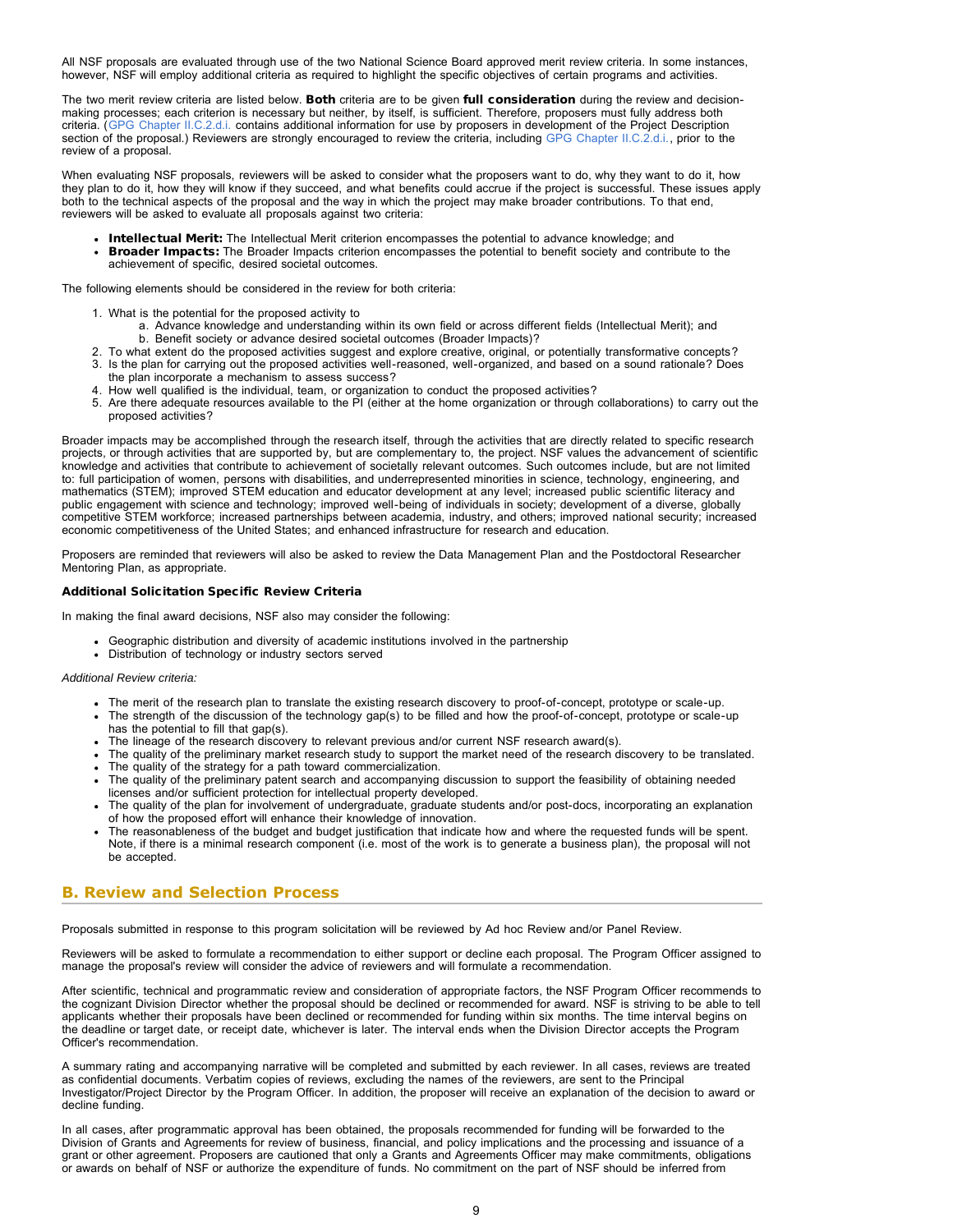technical or budgetary discussions with a NSF Program Officer. A Principal Investigator or organization that makes financial or personnel commitments in the absence of a grant or cooperative agreement signed by the NSF Grants and Agreements Officer does so at their own risk.

# <span id="page-9-0"></span>**VII. AWARD ADMINISTRATION INFORMATION**

### <span id="page-9-1"></span>**A. Notification of the Award**

Notification of the award is made to *the submitting organization* by a Grants Officer in the Division of Grants and Agreements. Organizations whose proposals are declined will be advised as promptly as possible by the cognizant NSF Program administering the program. Verbatim copies of reviews, not including the identity of the reviewer, will be provided automatically to the Principal Investigator. (See Section VI.B. for additional information on the review process.)

### <span id="page-9-2"></span>**B. Award Conditions**

An NSF award consists of: (1) the award letter, which includes any special provisions applicable to the award and any numbered amendments thereto; (2) the budget, which indicates the amounts, by categories of expense, on which NSF has based its support (or otherwise communicates any specific approvals or disapprovals of proposed expenditures); (3) the proposal referenced in the award letter; (4) the applicable award conditions, such as Grant General Conditions (GC-1); \* or Research Terms and Conditions \* and (5) any announcement or other NSF issuance that may be incorporated by reference in the award letter. Cooperative agreements also are administered in accordance with NSF Cooperative Agreement Financial and Administrative Terms and Conditions (CA-FATC) and the applicable Programmatic Terms and Conditions. NSF awards are electronically signed by an NSF Grants and Agreements Officer and transmitted electronically to the organization via e-mail.

\*These documents may be accessed electronically on NSF's Website at [http://www.nsf.gov/awards/managing/award\\_conditions.jsp?](http://www.nsf.gov/awards/managing/award_conditions.jsp?org=NSF) [org=NSF.](http://www.nsf.gov/awards/managing/award_conditions.jsp?org=NSF) Paper copies may be obtained from the NSF Publications Clearinghouse, telephone (703) 292-7827 or by e-mail from [nsfpubs@nsf.gov.](mailto:nsfpubs@nsf.gov)

More comprehensive information on NSF Award Conditions and other important information on the administration of NSF awards is contained in the NSF *Award & Administration Guide* (AAG) Chapter II, available electronically on the NSF Website at [http://www.nsf.gov/publications/pub\\_summ.jsp?ods\\_key=aag.](http://www.nsf.gov/publications/pub_summ.jsp?ods_key=aag)

#### Special Award Conditions:

Awardees developing a prototype or a scale-up design/demonstration of the prototype must submit, no later than 12 months from the award date, a technology demonstration plan (a strategy to transition and transfer from the prototype or scale-up to a commercial reality) worthy of being presented at an NSF-organized technology showcase where potential industry scouts and other commercialization funding sources may be in attendance. Supplemental funds may be requested to attend the showcase; details will be provided after the award is made.

# <span id="page-9-3"></span>**C. Reporting Requirements**

For all multi-year grants (including both standard and continuing grants), the Principal Investigator must submit an annual project report to the cognizant Program Officer at least 90 days prior to the end of the current budget period. (Some programs or awards require submission of more frequent project reports). Within 90 days following expiration of a grant, the PI also is required to submit a final project report, and a project outcomes report for the general public.

Failure to provide the required annual or final project reports, or the project outcomes report, will delay NSF review and processing of any future funding increments as well as any pending proposals for all identified PIs and co-PIs on a given award. PIs should examine the formats of the required reports in advance to assure availability of required data.

PIs are required to use NSF's electronic project-reporting system, available through Research.gov, for preparation and submission of annual and final project reports. Such reports provide information on accomplishments, project participants (individual and organizational), publications, and other specific products and impacts of the project. Submission of the report via Research.gov constitutes certification by the PI that the contents of the report are accurate and complete. The project outcomes report also must be prepared and submitted using Research.gov. This report serves as a brief summary, prepared specifically for the public, of the nature and outcomes of the project. This report will be posted on the NSF website exactly as it is submitted by the PI.

More comprehensive information on NSF Reporting Requirements and other important information on the administration of NSF awards is contained in the NSF *Award & Administration Guide* (AAG) Chapter II, available electronically on the NSF Website at [http://www.nsf.gov/publications/pub\\_summ.jsp?ods\\_key=aag.](http://www.nsf.gov/publications/pub_summ.jsp?ods_key=aag)

# <span id="page-9-4"></span>**VIII. AGENCY CONTACTS**

*Please note that the program contact information is current at the time of publishing. See program website for any updates to the points of contact.*

General inquiries regarding this program should be made to:

- Barbara H. Kenny, Program Director, telephone: (703) 292-4667, email: [bkenny@nsf.gov](mailto:bkenny@nsf.gov)
- Karlene A. Hoo, Program Director, telephone: (703) 292-4609, email: [khoo@nsf.gov](mailto:khoo@nsf.gov)

For questions related to the use of FastLane, contact: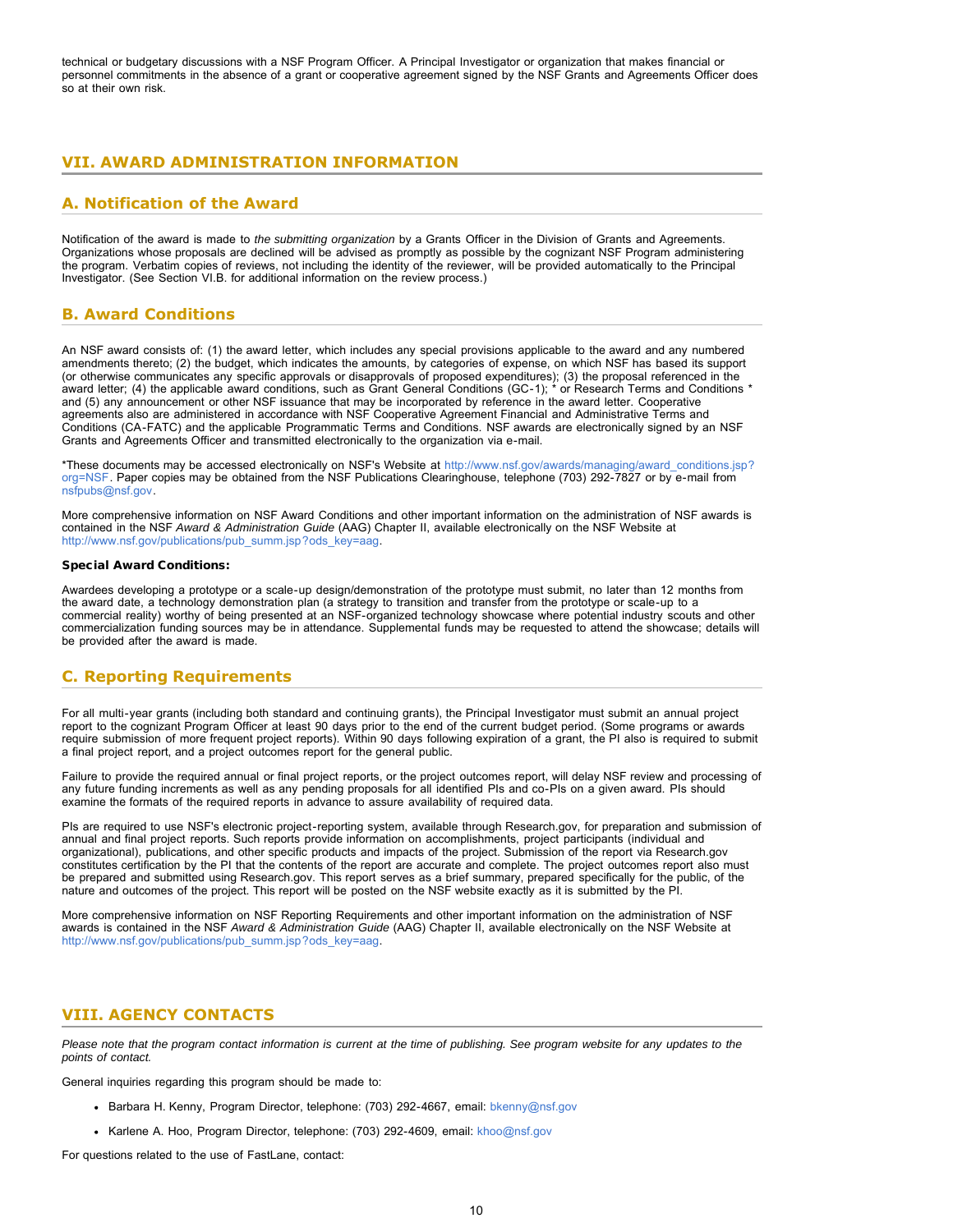FastLane Help Desk, telephone: 1-800-673-6188; e-mail: [fastlane@nsf.gov.](mailto:fastlane@nsf.gov)

For questions relating to Grants.gov contact:

Grants.gov Contact Center: If the Authorized Organizational Representatives (AOR) has not received a confirmation message from Grants.gov within 48 hours of submission of application, please contact via telephone: 1-800-518-4726; email: [support@grants.gov.](mailto:support@grants.gov)

# <span id="page-10-0"></span>**IX. OTHER INFORMATION**

The NSF website provides the most comprehensive source of information on NSF Directorates (including contact information), programs and funding opportunities. Use of this website by potential proposers is strongly encouraged. In addition, "My NSF" is an information-delivery system designed to keep potential proposers and other interested parties apprised of new NSF funding opportunities and publications, important changes in proposal and award policies and procedures, and upcoming NSF [Grants](http://www.nsf.gov/bfa/dias/policy/outreach.jsp) [Conferences.](http://www.nsf.gov/bfa/dias/policy/outreach.jsp) Subscribers are informed through e-mail or the user's Web browser each time new publications are issued that match their identified interests. "My NSF" also is available on NSF's website at [http://www.nsf.gov/mynsf/.](http://www.nsf.gov/mynsf/)

Grants.gov provides an additional electronic capability to search for Federal government-wide grant opportunities. NSF funding opportunities may be accessed via this new mechanism. Further information on Grants.gov may be obtained at [http://www.grants.gov.](http://www.grants.gov/)

# **ABOUT THE NATIONAL SCIENCE FOUNDATION**

The National Science Foundation (NSF) is an independent Federal agency created by the National Science Foundation Act of 1950, as amended (42 USC 1861-75). The Act states the purpose of the NSF is "to promote the progress of science; [and] to advance the national health, prosperity, and welfare by supporting research and education in all fields of science and engineering."

NSF funds research and education in most fields of science and engineering. It does this through grants and cooperative agreements to more than 2,000 colleges, universities, K-12 school systems, businesses, informal science organizations and other research organizations throughout the US. The Foundation accounts for about one-fourth of Federal support to academic institutions for basic research.

NSF receives approximately 55,000 proposals each year for research, education and training projects, of which approximately 11,000 are funded. In addition, the Foundation receives several thousand applications for graduate and postdoctoral fellowships. The agency operates no laboratories itself but does support National Research Centers, user facilities, certain oceanographic vessels and Arctic and Antarctic research stations. The Foundation also supports cooperative research between universities and industry, US participation in international scientific and engineering efforts, and educational activities at every academic level.

*Facilitation Awards for Scientists and Engineers with Disabilities* provide funding for special assistance or equipment to enable persons with disabilities to work on NSF-supported projects. See Grant Proposal Guide Chapter II, Section D.2 for instructions regarding preparation of these types of proposals.

The National Science Foundation has Telephonic Device for the Deaf (TDD) and Federal Information Relay Service (FIRS) capabilities that enable individuals with hearing impairments to communicate with the Foundation about NSF programs, employment or general information. TDD may be accessed at (703) 292-5090 and (800) 281-8749, FIRS at (800) 877-8339.

The National Science Foundation Information Center may be reached at (703) 292-5111.

The National Science Foundation promotes and advances scientific progress in the United States by competitively awarding grants and cooperative agreements for research and education in the sciences, mathematics, and engineering.

To get the latest information about program deadlines, to download copies of NSF publications, and to access abstracts of awards, visit the NSF Website at [http://www.nsf.gov](http://www.nsf.gov/)

| • Location:                                            | 4201 Wilson Blvd. Arlington, VA 22230 |
|--------------------------------------------------------|---------------------------------------|
| • For General Information<br>(NSF Information Center): | (703) 292-5111                        |
| • TDD (for the hearing-impaired):                      | (703) 292-5090                        |
| • To Order Publications or Forms:                      |                                       |
| Send an e-mail to:                                     | nsfpubs@nsf.gov                       |
| or telephone:                                          | (703) 292-7827                        |
| • To Locate NSF Employees:                             | (703) 292-5111                        |

# **PRIVACY ACT AND PUBLIC BURDEN STATEMENTS**